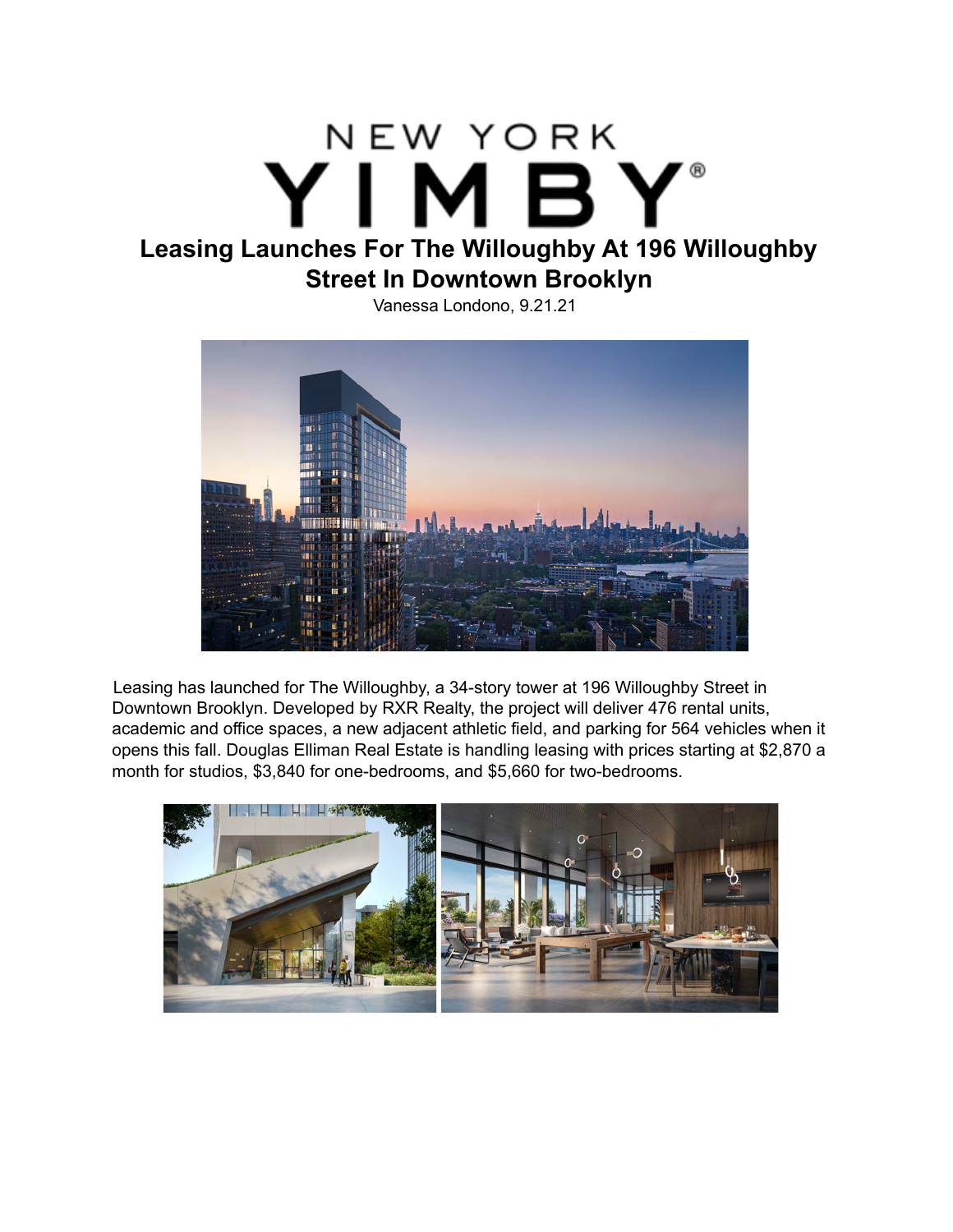"The Willoughby is truly a one-of-a-kind development that blends the best of Brooklyn's signature Fort Greene and Downtown Brooklyn neighborhoods, while delivering luxury housing to the most sought after address in the borough," said Joanne Minieri, senior executive vice president and chief operating officer of development and construction at RXR Realty.



Designed by Perkins Eastman, The Willoughby, also addressed as 61 Dekalb Avenue, will feature a floating glass façade with 360-degree views of the New York City skyline.